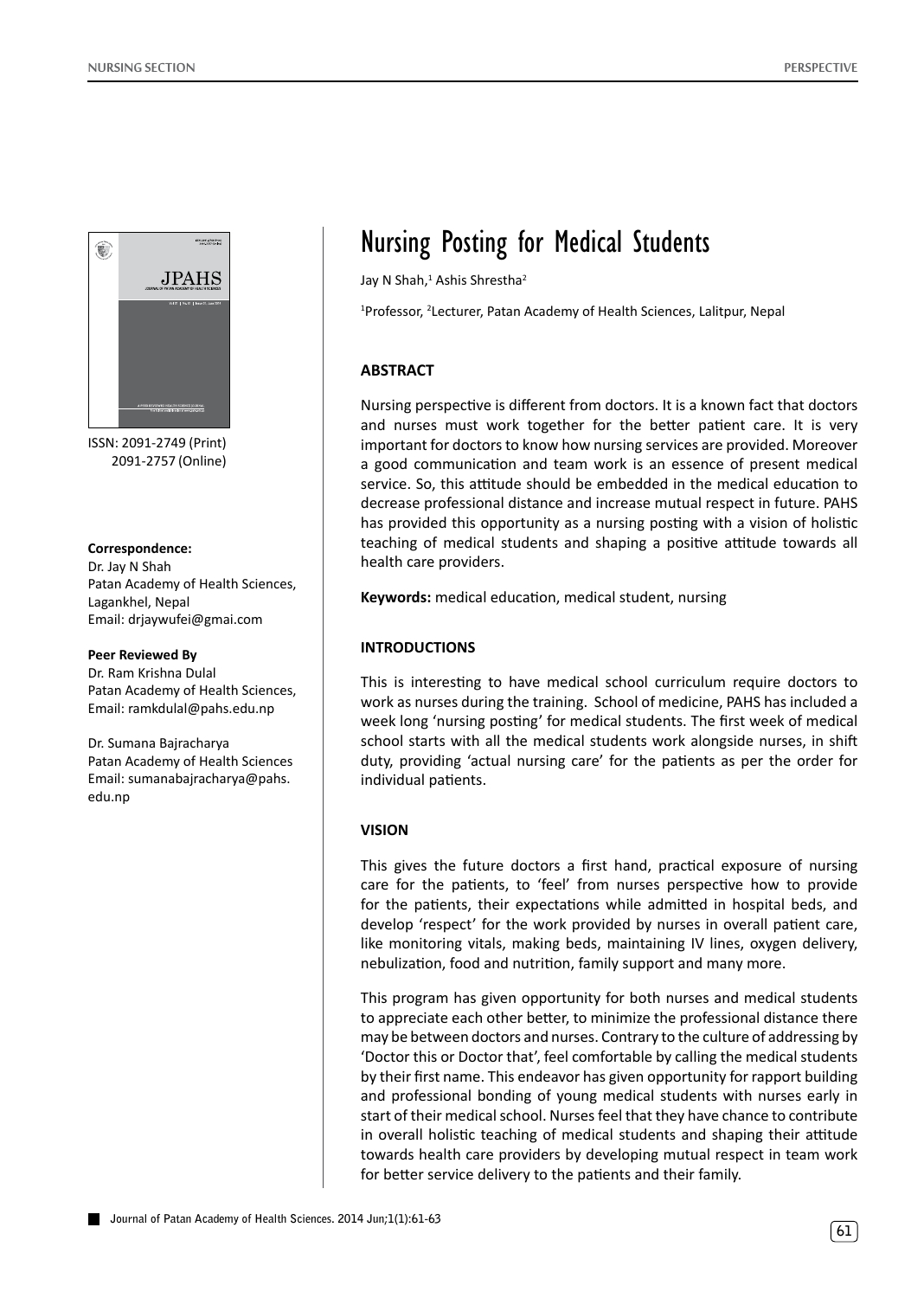## **PRESENT STATUS**

This program has been gained recognition from nurses and medical students, faculties and stakeholders. This 'nursing posting' for medical students has been now increased to two weeks from the earlier trial and skepticism of one week duration. Students are required to submit their 'reflection' in writing and analyzed for the further improvements of the curriculum. By the completion of this posting we conduct a "debriefing meeting" attended the students, nursing in-charge of different wards, faculties, dean and other executives.

## **STUDENT'S REFLECTION**

The reflection from a student posted in Emergency department.

"In the first week of clinical year, we had nursing week posting. I was posted to Emergency room. I learnt so many things form nursing posting which is necessary in medical life. For the effective treatment of patient, combined care of doctors, nurses and other staffs is necessary. There should be good communication between all staffs. The doctors come in round and examine the patient and prescribe medicine but its the nurses who take care of patient most of the time. And there is gap of communication between doctors and nurses sometimes. So I learnt about importance of communication between doctors and nurses. I learnt about proper waste disposal technique (different colors of bucket for different types of waste product). Bed making, equipment and recording system is also necessary to learn because sometimes we have to do that work. So I am very happy to learn about all that systems. Due to this nursing posting, the relationship between nurses and medical student has become good which is very important for learning in further major rotations."

Few of the important things that I should reflect are:

- 1. Attended handover work as the duty shifted to next group of nurses.
- 2. Participated on bedside nursing care (Assisting nurses to make bed and oral care, back care).
- 3. Central supply was not working of sterilization of the devices and sending them back to the ward, observed the reporting system of that.
- 4. Observe the coordination and functioning of endoscopy ward(counseling to patient, nursing care given to them, recording the patient information into computer, cross checking the report and patients name, assisting the doctor directly by doing sterilization of device, giving oral analgesic to patient,

capturing photo of endoscopy, calling patients serially etc)

- 5. Got information about "Vaccine Preventable Disease Surveillance System" of Nepal which is also implemented at PH. It was senior nurse's duty to record the admitted cases of infective diseased individuals' esp. measles, pneumonia, meningitis, polio and tetanus and reporting it to the Government of Nepal every Monday or Tuesday by means of fax.
- 6. Nursing care Plan Card: the card with concise information of patients and future treatment plan.
- 7. Observed the feeding done by nurses to the patient.
- 8. Observed and performed Ox meter to know the SPO2 and pulse of patient.
- 9. Observed and performed Nebulizer placement to the patient.(1:1:2 asthalin : ipratropium bromide: NS), sterilized by putting on Vircon solution.
- 10. Observed the medication care provided by nurses to the patient. One of the interesting thing that I found was they used to put the oral tablets directly in a lead of bottle without directly touching the hand and put it into patient's mouth. Nice way of preventing contamination.
- 11. NPO: Nil per oral.
- 12. Cardex: report card which includes patient's diagnosis, medications, ways of medication, timing etc .
	- Got knowledge about Nursing that includes:
	- Bedside nursing care (bed making, back care, oral care)
	- Ambulation

## **NURSING REFLECTION**

The experience shared by nursing staff while working with students.

"Working and teaching medical students is a great experience. This is a very noble idea of connecting students with nursing. This is though very important but is not looked into seriously in existing medical education.

It is very important that students know how nursing functions in every department. This will help students to communicate and maintain a good rapport with the team. After all good medical care is a combined effort from everyone. I believe this is a great opportunity for ourselves as well to get updated. Once students start putting up their queries we have to take time from mechanical work and start reading. This will foster an academic environment of learning and teaching which can be done both ways.